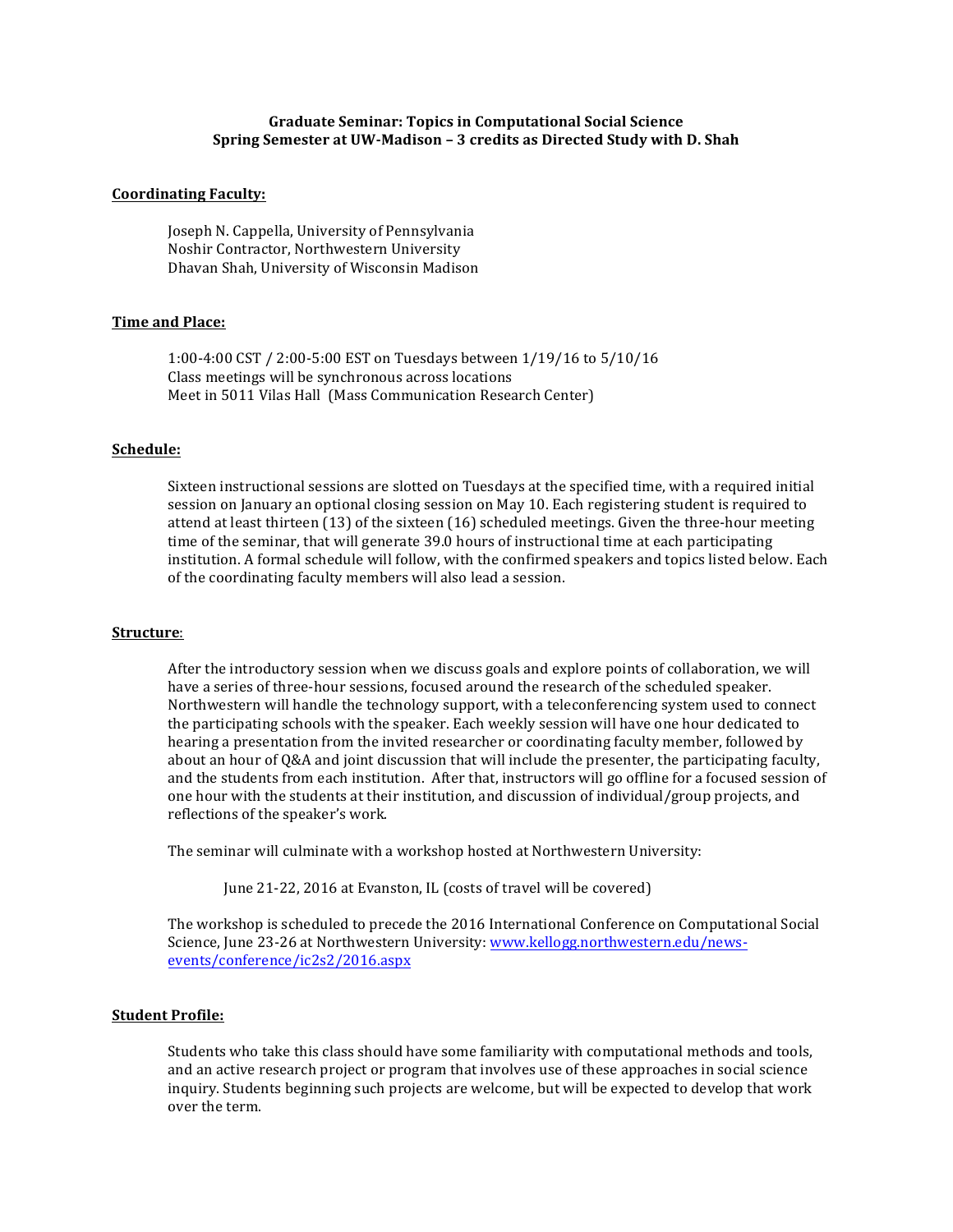# **Orienting Readings:**

Alverez, R. M., (2016) Introduction. *Computational Social Science: Discovery and Prediction* (Analytical Methods for Social Research), Cambridge University Press.

Boyd, D., & Crawford, K. (2012). Critical questions for big data: Provocations for a cultural, technological, and scholarly phenomenon. Information, communication & society, 15(5), 662-679.

Contractor, N. (2013). Some assembly required: leveraging Web science to understand and enable team assembly. *Philosophical Transactions of the Royal Society of London A: Mathematical, Physical and Engineering Sciences*, *371*(1987), 20120385.

Japec, L., Kreuter, F., Berg, M., Biemer, P., Decker, P., Lampe, C., ... & Usher, A. (2015). Big Data in Survey Research AAPOR Task Force Report. *Public Opinion Quarterly*, *79*(4), 839-880.

Lazer, D., Pentland, A. S., Adamic, L., Aral, S., Barabasi, A. L., Brewer, D., ... & Van Alstyne, M. (2009). Life in the network: the coming age of computational social science. *Science* (New York, NY), 323  $(5915)$ , 721.

Murphy, J., Link, M. W., Childs, J. H., Tesfaye, C. L., Dean, E., Stern, M., ... & Buskirk, T. D. (2014). Social Media in Public Opinion Research: Report of the AAPOR Task Force on Emerging Technologies in Public Opinion Research. *American Association for Public Opinion Research.* 

Shah, D. V., Cappella, J. N., & Neuman, W. R. (2015). *Toward Computational Social Science: Big Data in Digital Environments*. The Annals of the American Academy of Political and Social Science, *659*, 6-307.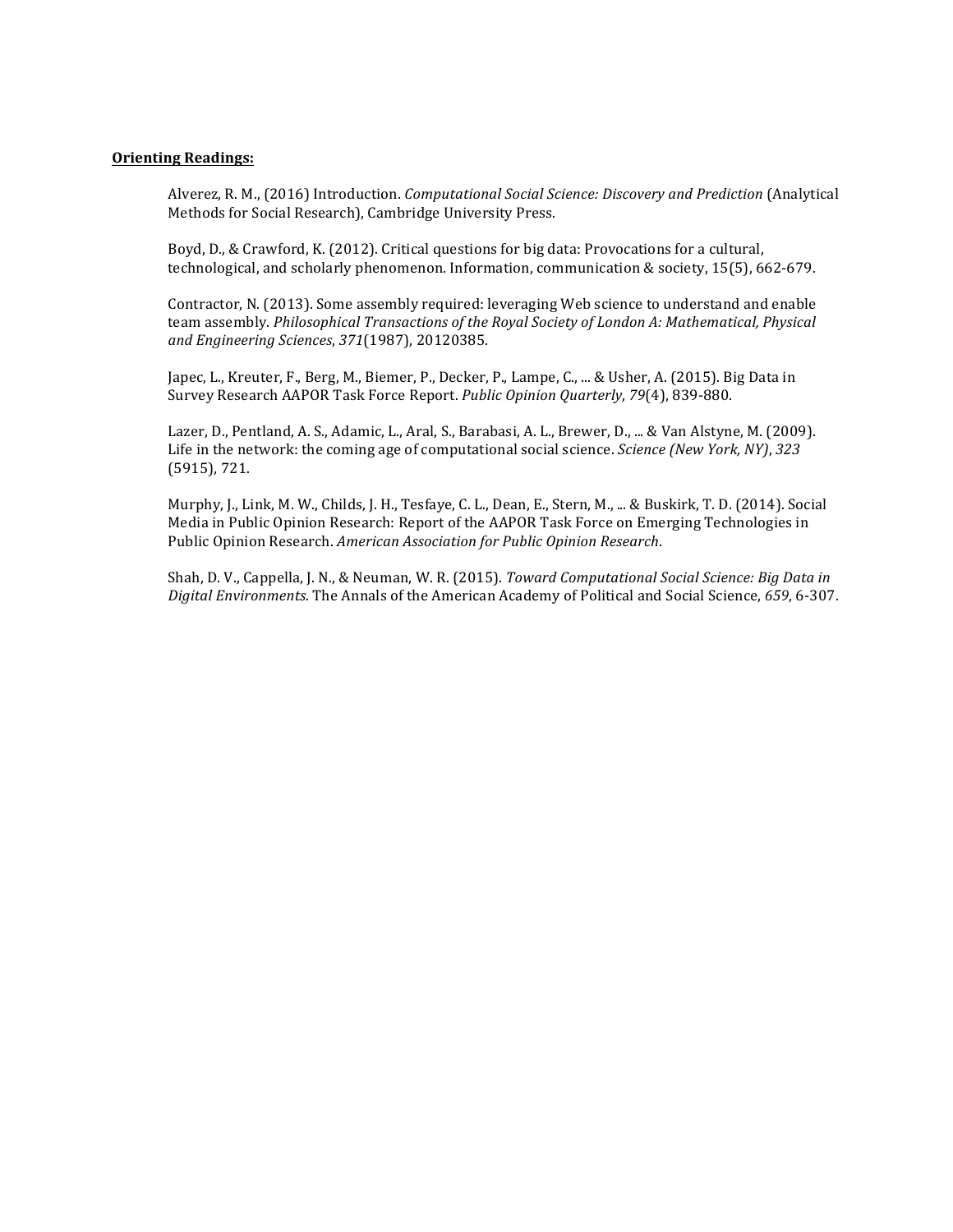# **Topic Areas and Confirmed Speakers:** (Scheduling and reading TBD)

# *Computational approaches to language processing and prediction:*

# Lyle Ungar, U. of Pennsylvania

"Inferring Individual and County Level Traits from Social Media"

Readings:

Schwartz, H. A., & Ungar, L. H. (2015). Data-Driven Content Analysis of Social Media A Systematic Overview of Automated Methods. The ANNALS of the American Academy of Political and Social Science, 659(1), 78-94.

Schwartz, H. A., Eichstaedt, J. C., Kern, M. L., Dziurzynski, L., Ramones, S. M., Agrawal, M., ... & Ungar, L. H. (2013). Personality, gender, and age in the language of social media: The open-vocabulary approach. PloS One, 8(9).

#### Munmun De Choudhury, Georgia Tech

"Opportunities and Challenges of Social Media in Personal and Societal Well-being"

#### Readings:

De Choudhury, M., Counts, S., & Horvitz, E. (2013). Predicting Postpartum Changes in Emotion and Behavior via Social Media. In Proceedings of the SIGCHI Conference on Human Factors in Computing Systems (CHI).

De Choudhury, M., Gamon, M., Counts, S., & Horvitz, E. (2013). Predicting Depression via Social Media. In Proceedings of the 7th International AAAI Conference on Weblogs and Social Media (ICWSM).

De Choudhury, M., Sharma, S. S., & Kiciman, E. (2016). Characterizing Dietary Choices, Nutrition, and Language in Food Deserts via Social Media. In Proceedings of the 19th ACM Conference on Computer-Supported Cooperative Work and Social Computing (CSCW).

# Catalina Toma, U. of Wisconsin

"Language and Social Dynamics in Computer-Mediated Communication: Theory, Methods, and Empirical Finding"

# Readings:

Pennebaker, J. W. (2002). What our words can say about us: Toward a broader language psychology. Psychological Science Agenda, 15, 8-9.

Hancock, J.T., Beaver, D.I., Chung, C.K., Frazee, J., Pennebaker, J.W., Graesser, A., & Cai, Z., (2010). Social language processing: A framework for analyzing the communication of terrorists and authoritarian regimes. Behavioral Sciences of Terrorism and Political Aggression 2, 108-132.

Toma, C. & Hancock, J.T. (2012). What lies beneath: The linguistic traces of deception in online dating profiles. Journal of Communication, 62, 78-97.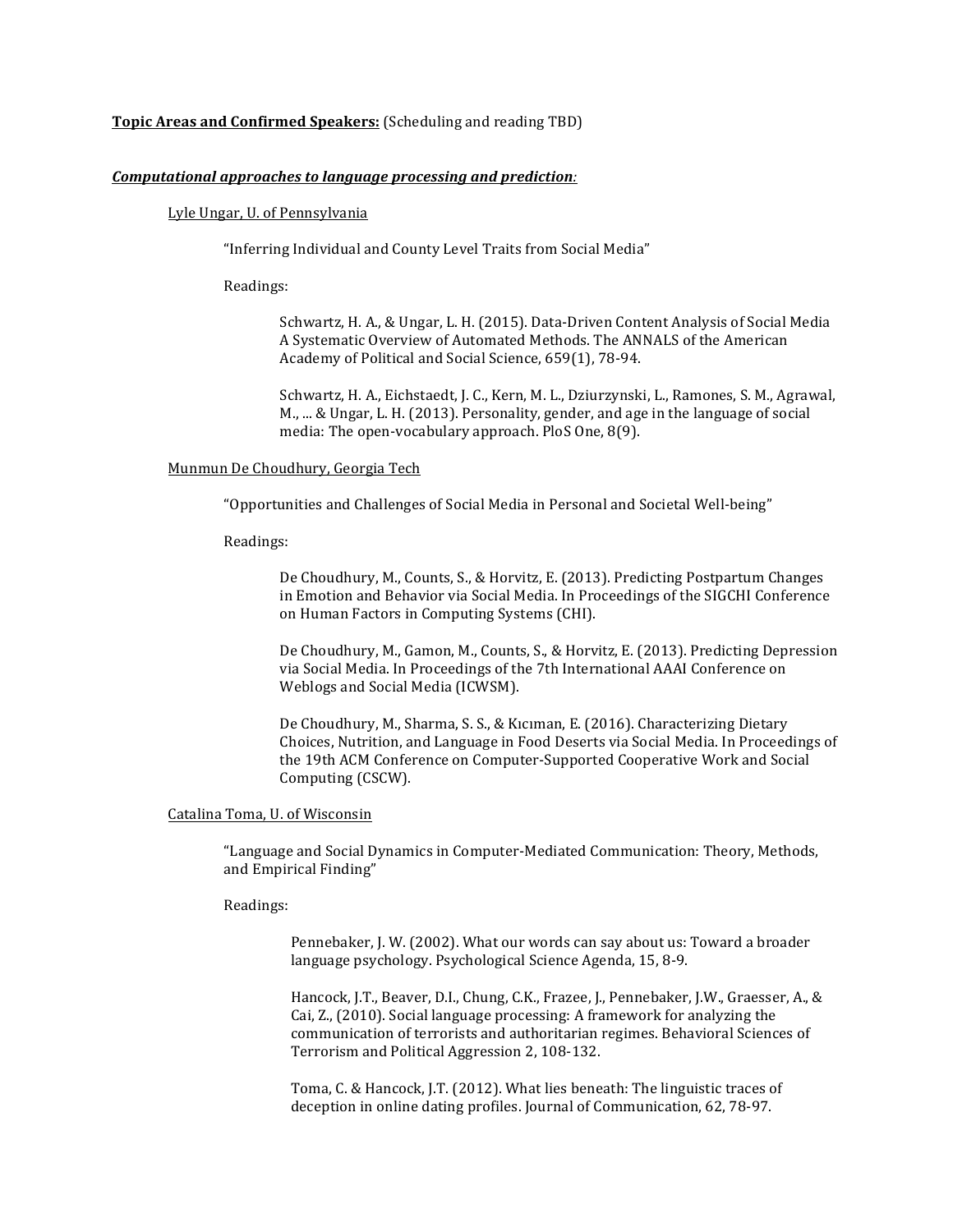# Dhavan Shah, U. of Wisconsin

`

"Tracing Sentiment in Networked Spheres: Rethinking the Nature of Communication Influence"

Readings:

Shah, D. V., Culver, K. B., Hanna, A., Macafee, T., & Yang, J. (2015). 16. Computational approaches to online political expression: rediscovering a 'science of the social'. *Handbook of Digital Politics*, 281.

Namkoong, K., McLaughlin, B., Yoo, W., Hull, S. J., Shah, D. V., Kim, S. C., ... & Gustafson, D. H. (2013). The effects of expression: how providing emotional support online improves cancer patients' coping strategies. *Journal of the National Cancer Institute. Monographs*, 2013(47), 169.

Shah, D. V., Hanna, A., Bucy, E. P., Lassen, D. S., Thomme, J. V., Bialik, K., Yang, J. & Pevehouse, J. (forthcoming). Dual screening during Presidential debates: Political nonverbals and the volume and valence of online expression. American Behavioral Scientist. 

#### *Computational approaches in network science:*

#### Ron Burt - U. of Chicago

"Social networks and structural holes: Evidence of Network Advantage"

Readings:

Burt, R., "Structural Holes in Virtual Worlds: Evidence on Personality and History Affecting Network Advantage, June 2016 draft introductory chapter in a book tentatively titled *Structural Holes in Virtual Worlds*.

Burt, R. S. (2012). Network-related personality and the agency question: Multirole evidence from a virtual world1. American Journal of Sociology, 118(3), 543-591.

Burt, R., & Merluzzi, J. (2016). Network Oscillation. *Academy of Management Discoveries*, amd-2015.

#### Sandra Gonzalez Bailon, U. of Pennsylvania

"Tools to Map the Structure of Large-Scale Coordination – and Applications to the Study of Political Mobilization."

Readings:

Borge-Holthoefer, Javier, and Sandra González-Bailón. 2015, forthcoming. "Scale, Time and Activity Patterns: Advanced Methods for the Analysis of Online Networks." in Handbook of Online Research Methods, edited by Nigel Fielding, Ray Lee, and Grant Blank. London: Sage.

Barberá, Pablo, Ning Wang, RIchard Bonneau, John Jost, Jonathan Nagler, Joshua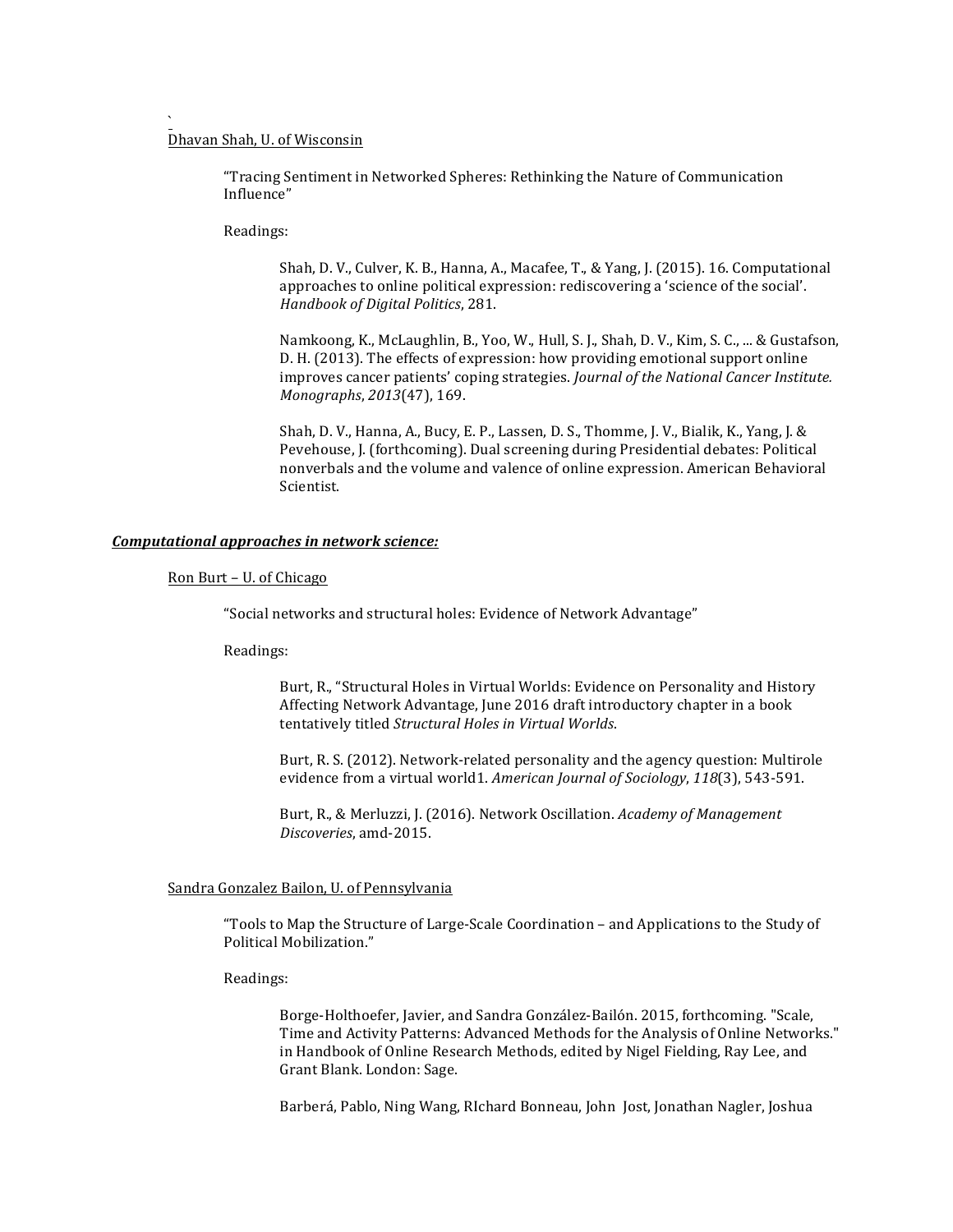Tucker, and Sandra González-Bailón. 2015. "The Critical Periphery in the Growth of Social Protests." PloS ONE 10(11).

González-Bailón, Sandra, and Ning Wang. 2016. "Networked Discontent: The Anatomy of Protest Campaigns in Social Media." Social Networks 44:95-104.

# Duncan Watts - Microsoft Research

"Collective Dynamics of 'Small-World' Networks"

Readings:

Goel, S., Anderson, A., Hofman, J., & Watts, D. J. (2015). The structural virality of online diffusion. Management Science, 62(1), 180-196.

Goel, S., Watts, D. J., & Goldstein, D. G. (2012, June). The structure of online diffusion networks. In *Proceedings of the 13th ACM conference on electronic commerce* (pp. 623-638). ACM.

Mao, A., Mason, W., Suri, S., & Watts, D. J. (2016). An experimental study of team size and performance on a complex task. *PloS one*, 11(4), e0153048.

#### Lada Adamic, U. of Michigan

"Social Networks, Information Diffusion, and Online Communities"

Readings:

Adamic, L. A., Lento, T. M., Adar, E., & Ng, P. C. (2014). Information evolution in social networks. *arXiv preprint arXiv:1402.6792*.

Cheng, J., Adamic, L. A., Kleinberg, J. M., & Leskovec, J. (2016, April). Do Cascades Recur?. In *Proceedings of the 25th International Conference on World Wide Web* (pp. 671-681). International World Wide Web Conferences Steering Committee

# *Computer-based and agent-based modeling:*

# Michael Macy, Cornell

"Computational Thought Experiments using Agent Based Models"

Readings: 

Macy, M. and R. Willer. 2002. "From Factors to Actors: Computational Sociology and Agent-Based Modeling." Annual Review of Sociology, 28:143-66.

Della Posta, Daniel J., Yongren Shi, and Michael W. Macy. 2015. "Why Do Liberals Drink Lattes?" American Journal of Sociology, 120: 1473-1511.

Centola, D. and M. Macy. 2007. "Complex Contagions and the Weakness of Long Ties." American Journal of Sociology 113:702-34.

Centola, D., R. Willer, and M. Macy. 2005. "The Emperor's Dilemma: A Computational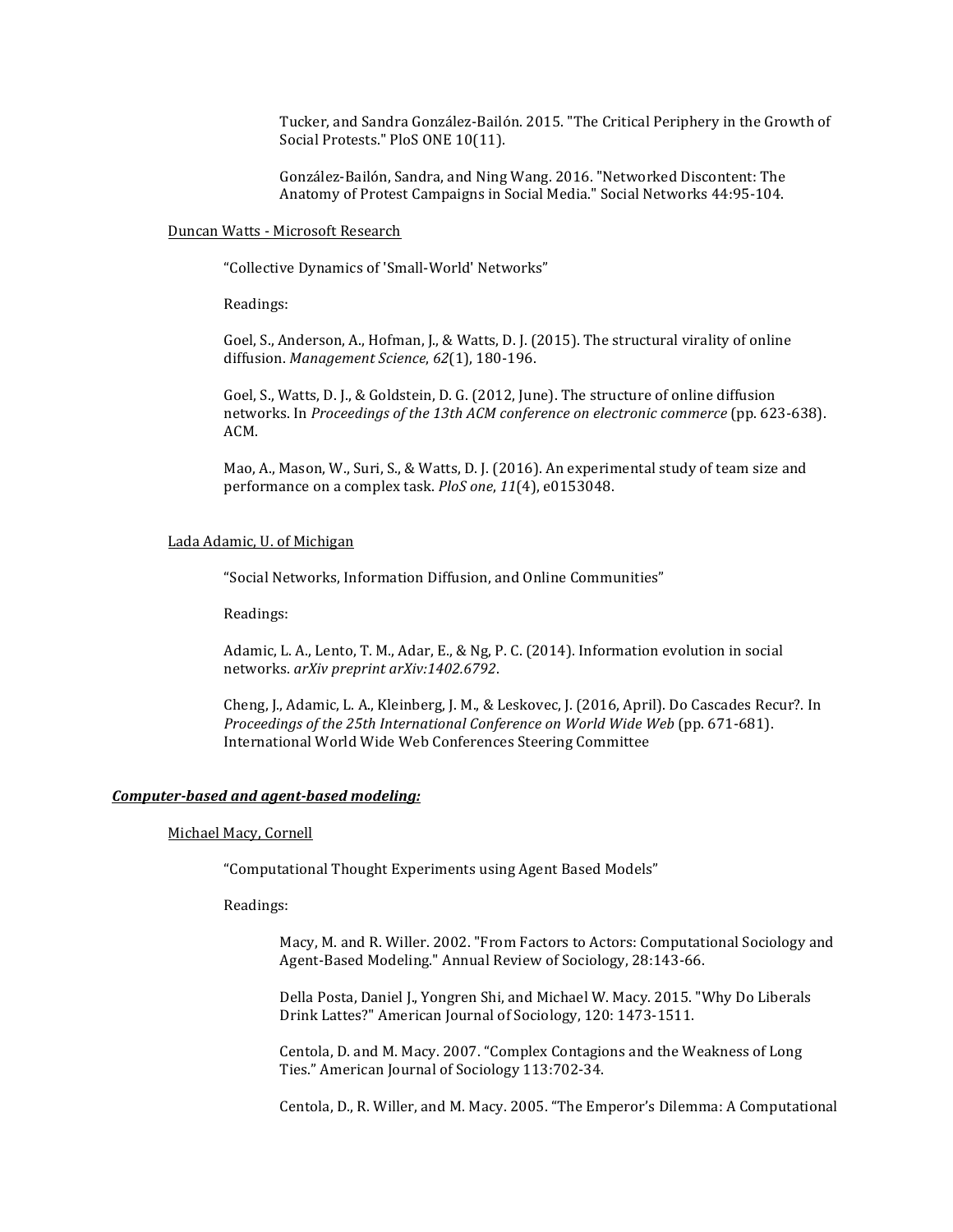Model of Self-Enforcing Norms." American Journal of Sociology, 110:1009-1040.

#### Damon Centola, U. of Pennsylvania

"Large Networks and Agent-based Modeling"

Readings:

Centola, D. (2010). The spread of behavior in an online social network experiment. *science*, *329*(5996), 1194-1197.

Centola, D. (2015). The Social Origins of Networks and Diffusion. *American Journal of Sociology*, *120*(5), 1295-1338.

Centola, D., & Macy, M. (2007). Complex contagions and the weakness of long ties1. *American journal of Sociology*, *113*(3), 702-734.

#### Nosh Contactor, Northwestern

"Computational Models of Communication and Knowledge Networks"

Readings:

Contractor, N. S., & DeChurch, L. A. (2014). Integrating social networks and human social motives to achieve social influence at scale. *Proceedings of the National Academy of Sciences*, *111*(Supplement 4), 13650-13657.

Contractor, N. (2013). Some assembly required: leveraging Web science to understand and enable team assembly. *Philosophical Transactions of the Royal Society of London A: Mathematical, Physical and Engineering Sciences*, *371*(1987), 20120385.

Welles, B. F., & Contractor, N. (2015). Individual Motivations and Network Effects A Multilevel Analysis of the Structure of Online Social Relationships. The ANNALS of the *American Academy of Political and Social Science*, *659*(1), 180-190.

Carter, D. R., Asencio, R., Wax, A., DeChurch, L. A., & Contractor, N. S. (2015). Little Teams, Big Data: Big Data Provides New Opportunities for Teams Theory. *Industrial and Organizational Psychology*, *8*(04), 550-555.

Sullivan, S. D., Lungeanu, A., Dechurch, L. A., & Contractor, N. S. (2015). Space, time, and the development of shared leadership networks in multiteam systems. *Network Science*, 3(01), 124-155.

## Uri Wilensky, Northwestern

"Connected Learning, Computer-Based Modeling, NetLogo Agent-based Modeling Software"

Readings:

Wilensky, U., & Rand, W. (2015). An introduction to agent-based modeling: modeling natural, social, and engineered complex systems with NetLogo. MIT Press.

Maroulis, S., Bakshy, E., Gomez, L., & Wilensky, U. (2014). Modeling the transition to public school choice. *Journal of Artificial Societies and Social Simulation*, 17(2), 3.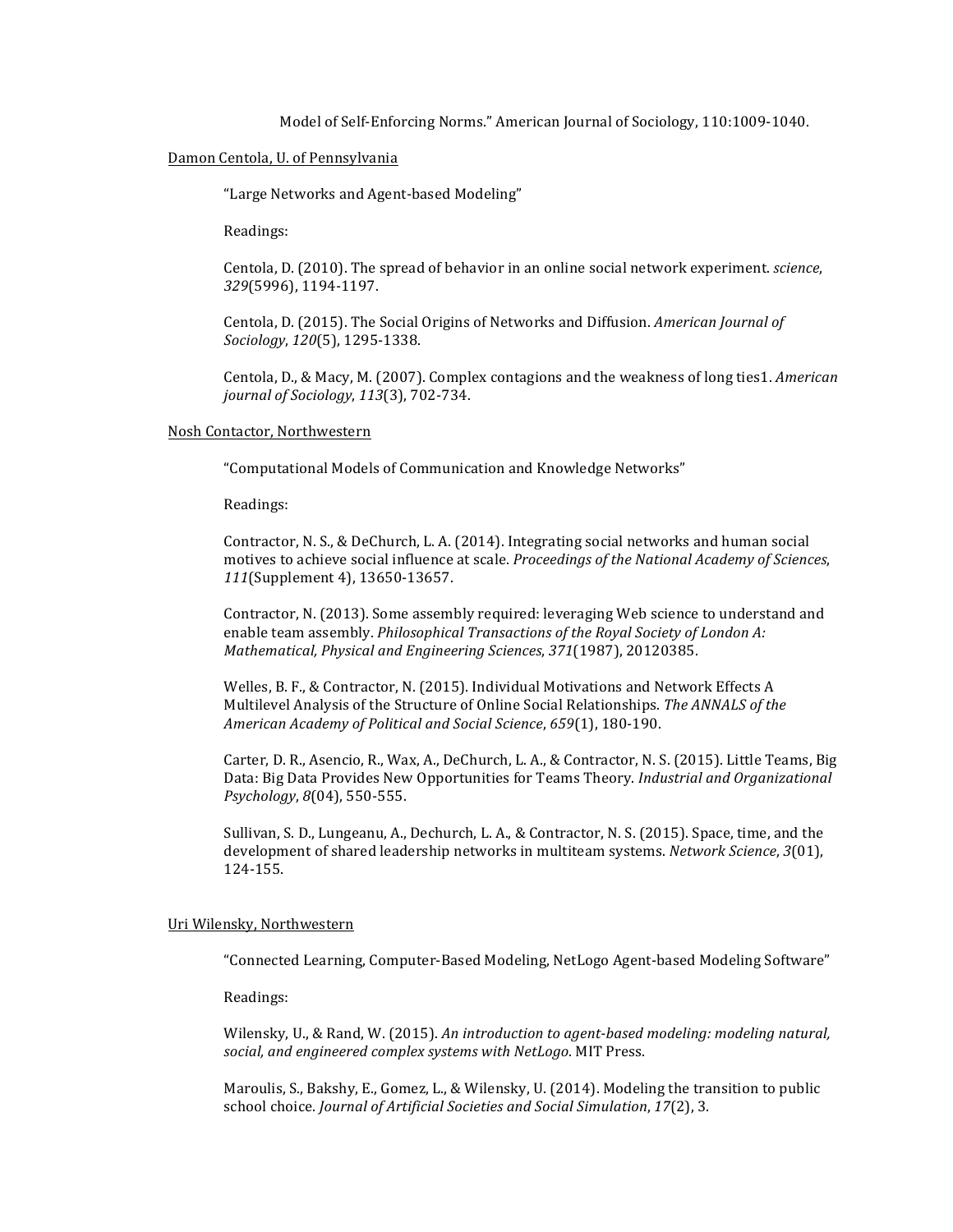Wilensky, U., & Resnick, M. (1999). Thinking in levels: A dynamic systems approach to making sense of the world. *Journal of Science Education and technology*,  $8(1)$ , 3-19.

## Algorithmic tools and recommender systems:

#### Paul Resnick, U. of Michigan

"Recommender Systems, Collaborative Filtering, and SocioTechnical Capital"

Readings:

Resnick, P., Adar, E., & Lampe, C. (2015). What social media data we are missing and how to get it. The ANNALS of the American Academy of Political and Social Science, 659(1), 192-206.

Jannach, D., Resnick, P., Tuzhilin, A., Zanker, M.: Recommender Systems - Beyond Matrix Completion, Communications of the ACM, (accepted for publication)

#### Jen Golbeck – U. of Maryland

"Uncovering Hidden Personal Attributes from Social Media"

Readings:

Kosinski, Michal, David Stillwell, and Thore Graepel. "Private traits and attributes are predictable from digital records of human behavior." Proceedings of the National Academy of Sciences 110.15 (2013): 5802-5805.

De Choudhury, Munmun, Scott Counts, and Eric Horvitz. "Predicting postpartum changes in emotion and behavior via social media." Proceedings of the SIGCHI Conference on Human Factors in Computing Systems. ACM, 2013.

Golbeck, Jennifer, and Derek Hansen. "A method for computing political preference among Twitter followers." Social Networks 36 (2014):177-184.

## Joseph Cappella, U. of Pennsylvania

Recommender systems, algorithms, and effective health messages

Readings:

Arunachalam, K., & Thambidurai, P. (2010). Collaborative web recommendation systems-a survey approach. *Global Journal of Computer Science and Technology*, 9(5).

Cappella, J. N., Yang, S., & Lee, S. (2015). Innovations in Computational Social Science: Constructing Recommendation Systems for Effective Health Messages Using Content, Collaborative, and Hybrid Algorithms. *Annals*, 659, 290-307.

Diakopoulos, N. (2015). Algorithmic accountability: Journalistic investigation of computational power structures. *Digital Journalism*, 3(3), 398-415.

Fu, W. W. (2012). Selecting online videos from graphics, text, and view counts: The moderation of popularity bandwagons. *Journal of Computer-Mediated Communication*,  $18(1)$ , 46-61.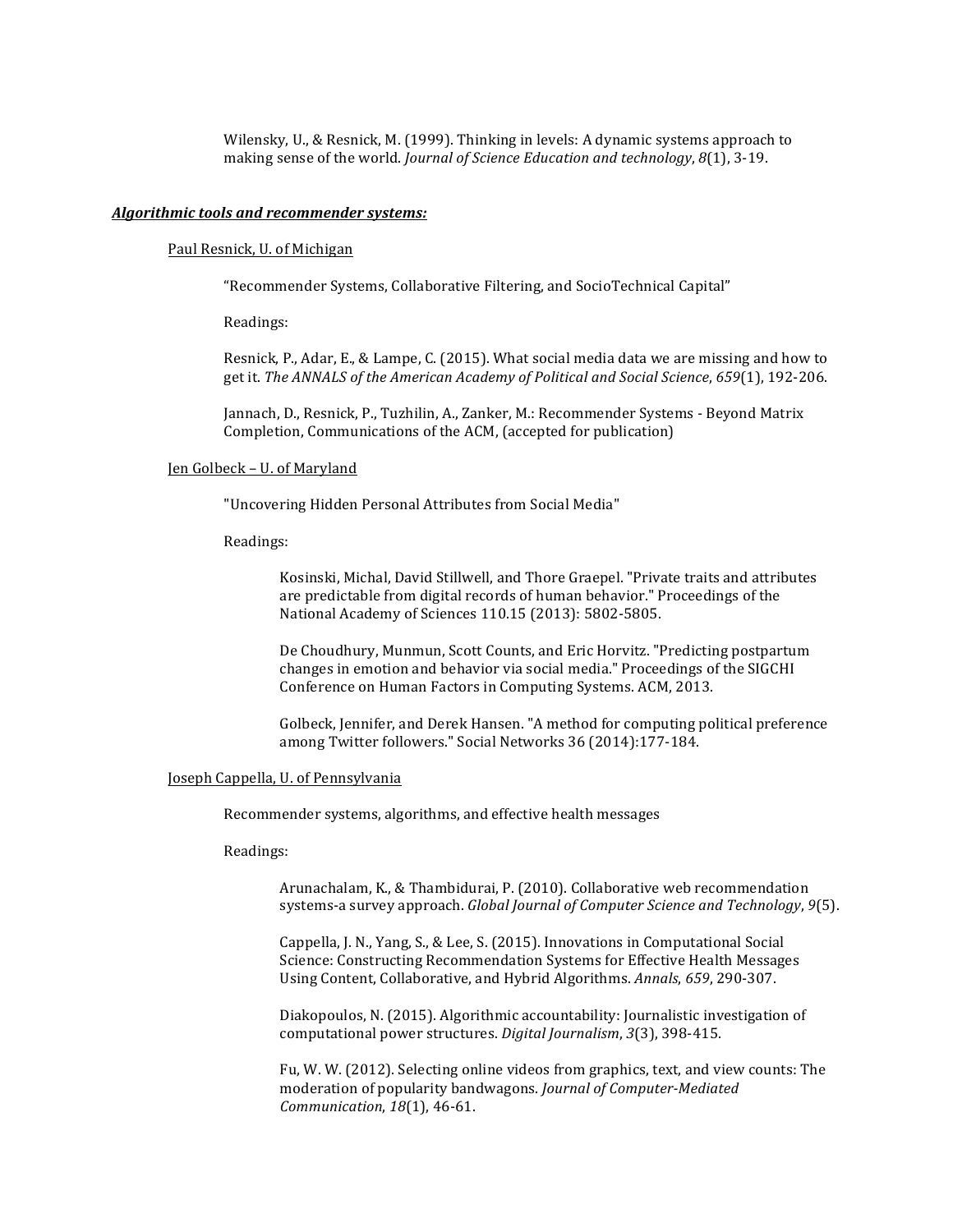Ricci, F., Rokach, L., Shapira, B., & Kantor, P. B. (2011). Recommendation systems handbook. *Heidelberg* (ao): Springer. (Chapter 1 only; full version available online)

# **Projects and Data:**

Individual or group projects are permitted, with collaborations across universities Available data sets include:

Twitter Archive at UW- Madison - for collaboration with UW researchers English Gigaword Archive - https://catalog.ldc.upenn.edu/LDC2011T07 CHESS Health Social Networking Data - request data access w/ absrract